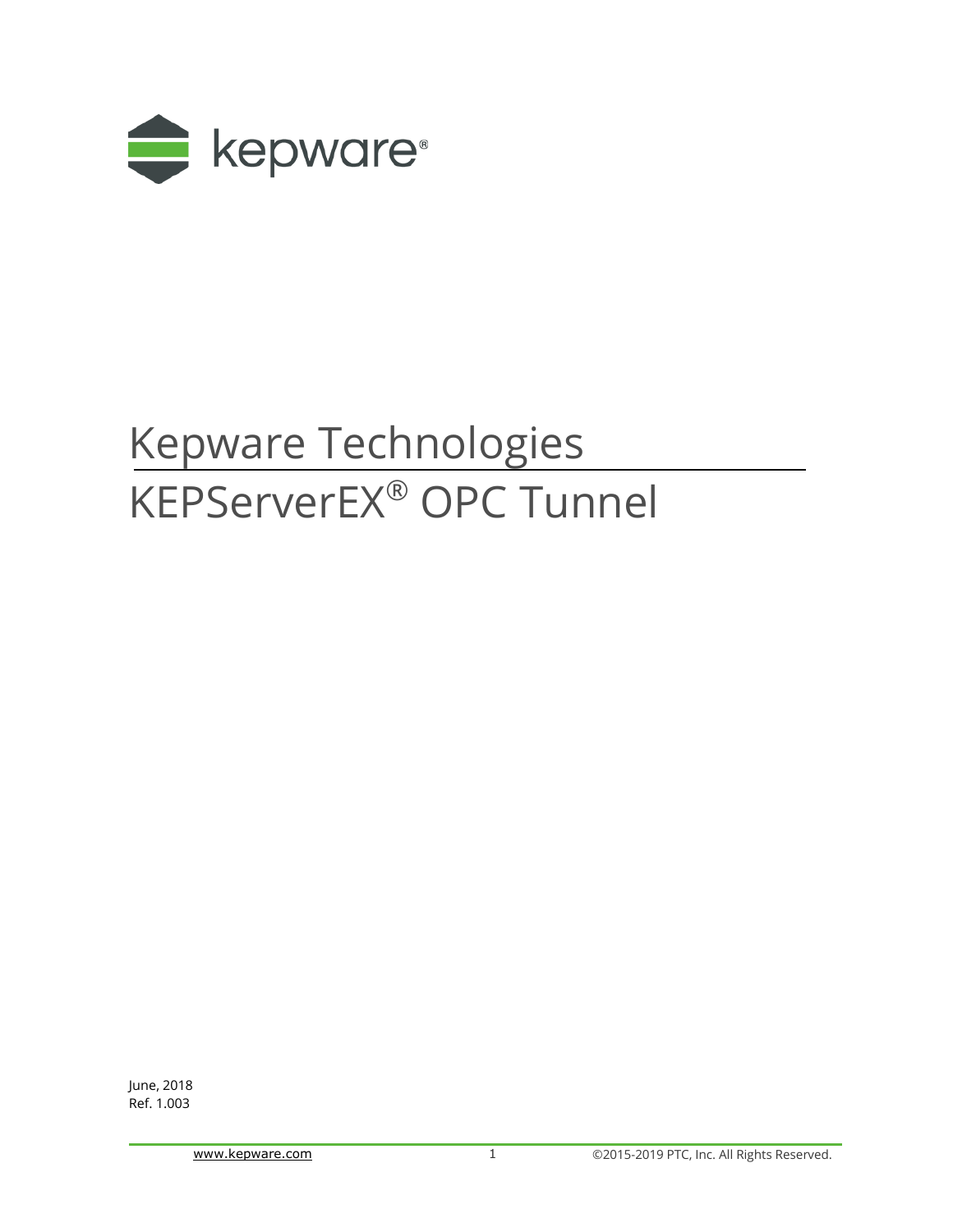## **Table of Contents**

| 1 <sub>1</sub> |       |  |
|----------------|-------|--|
| 2.             |       |  |
| 3.             |       |  |
| 4.             |       |  |
| 5.             |       |  |
| 6.             |       |  |
|                | 6.1   |  |
|                |       |  |
|                |       |  |
|                |       |  |
|                |       |  |
|                | 6.2   |  |
|                | 6.2.1 |  |
|                | 6.3   |  |
|                | 6.3.1 |  |
|                |       |  |
|                |       |  |
|                |       |  |
|                |       |  |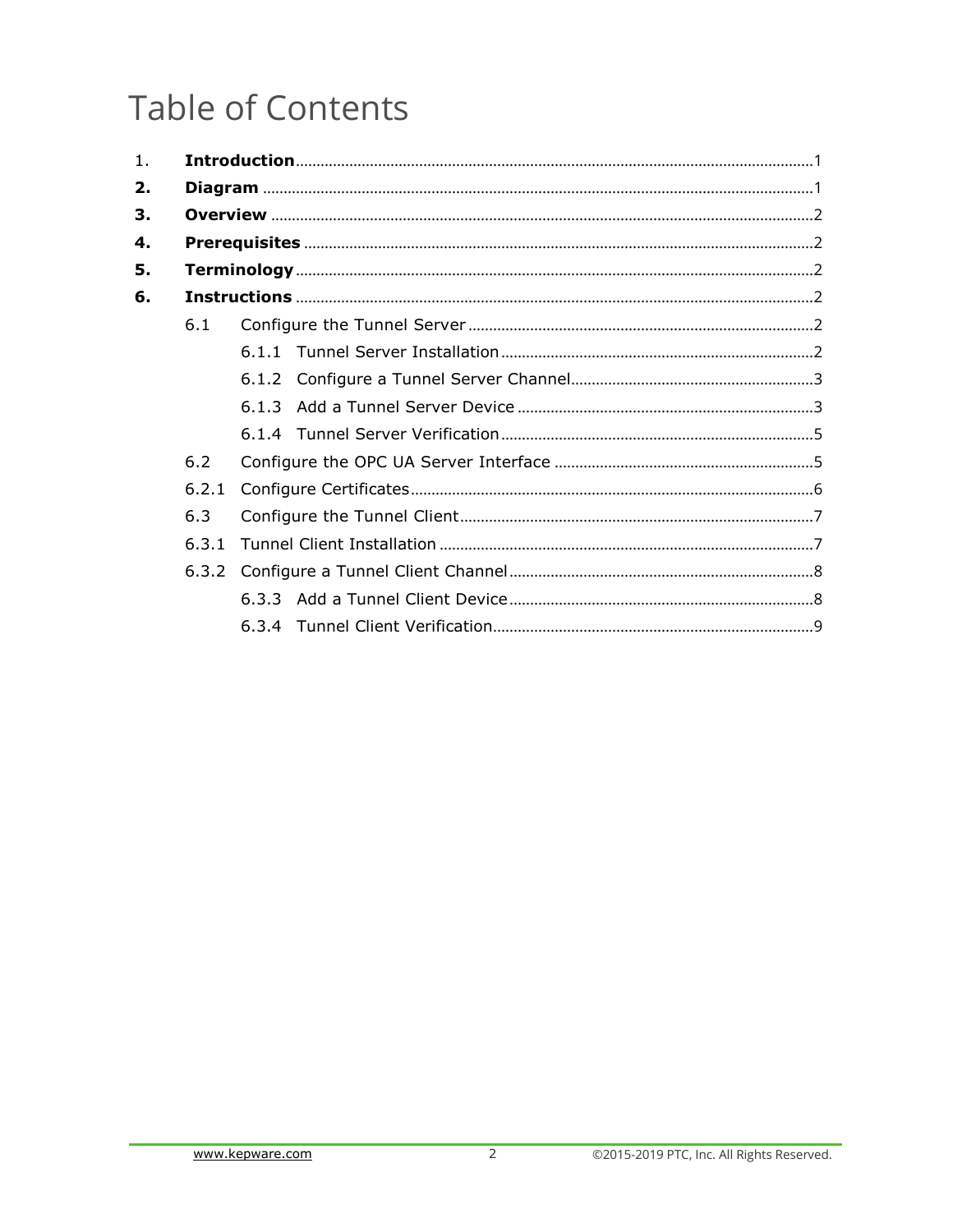## <span id="page-2-0"></span>**1. Introduction**

Users may need to collect data from processes located in other domains or networks, whether from the same building or from a different country. It is not practical nor easy to create a COM/DCOM connection across remote OPC applications. OPC UA allows users to establish an internet-based connection. KEPServerEX® helps accomplish this with built-in interfaces and components.

## <span id="page-2-1"></span>**2. Diagram**

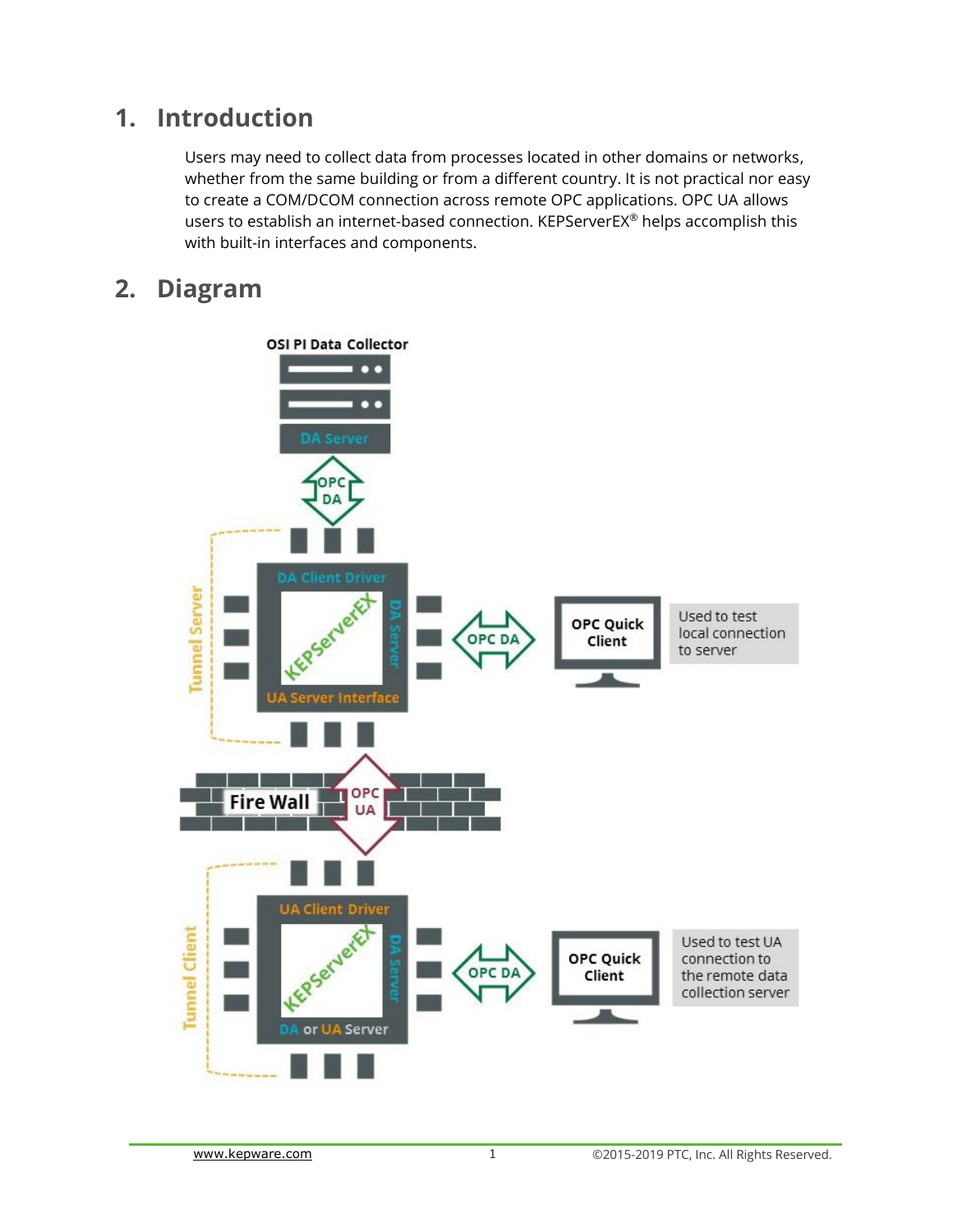## <span id="page-3-0"></span>**3. Overview**

There are two components of a KEPServerEX OPC tunnel:

- The KEPServerEX instance that functions as the tunnel server.
- The KEPServerEX instance that functions as the tunnel client.

The instance of KEPServerEX that functions as the tunnel server is installed on (or on the same network as) the operating system running the target OPC DA server whose data must be tunneled. This operating system is called the tunnel server machine.

The instance of KEPServerEX that functions as the tunnel client is installed on (or on the same network as) the operating system running the application that needs to consume the data provided by the target OPC DA server. This operating system is called the tunnel client machine.

## <span id="page-3-1"></span>**4. Prerequisites**

- 1. Open port 49320 to TCP communication in each tunnel server machine's firewall. Choose any available port in place of 49320 as long as the chosen port is not used by another application.
- 2. Confirm an internet connection (for product licensing).
- 3. License the application. Launch the License Utility (through the Administration menu or the Start menu) and follow the wizard. License Utility details can be found in the License Utility Help file and online at **Kepware Support**.

## <span id="page-3-2"></span>**5. Terminology**

- The words "tag" and "item" are used interchangeably.
- "OPC UA Client driver" refers to a licensed component of the server designated as the tunnel client.
- "OPC DA Client driver" refers to a licensed component of the server designated as the tunnel server and is used to connect to OPC DA servers.

## <span id="page-3-3"></span>**6. Instructions**

- <span id="page-3-5"></span><span id="page-3-4"></span>6.1 Configure the Tunnel Server
	- 6.1.1 Tunnel Server Installation
		- 1. Access the machine that will be the tunnel server and run the KEPServerEX installation executable to begin installation.
		- 2. In **Select Features**, expand the Communication Drivers branch.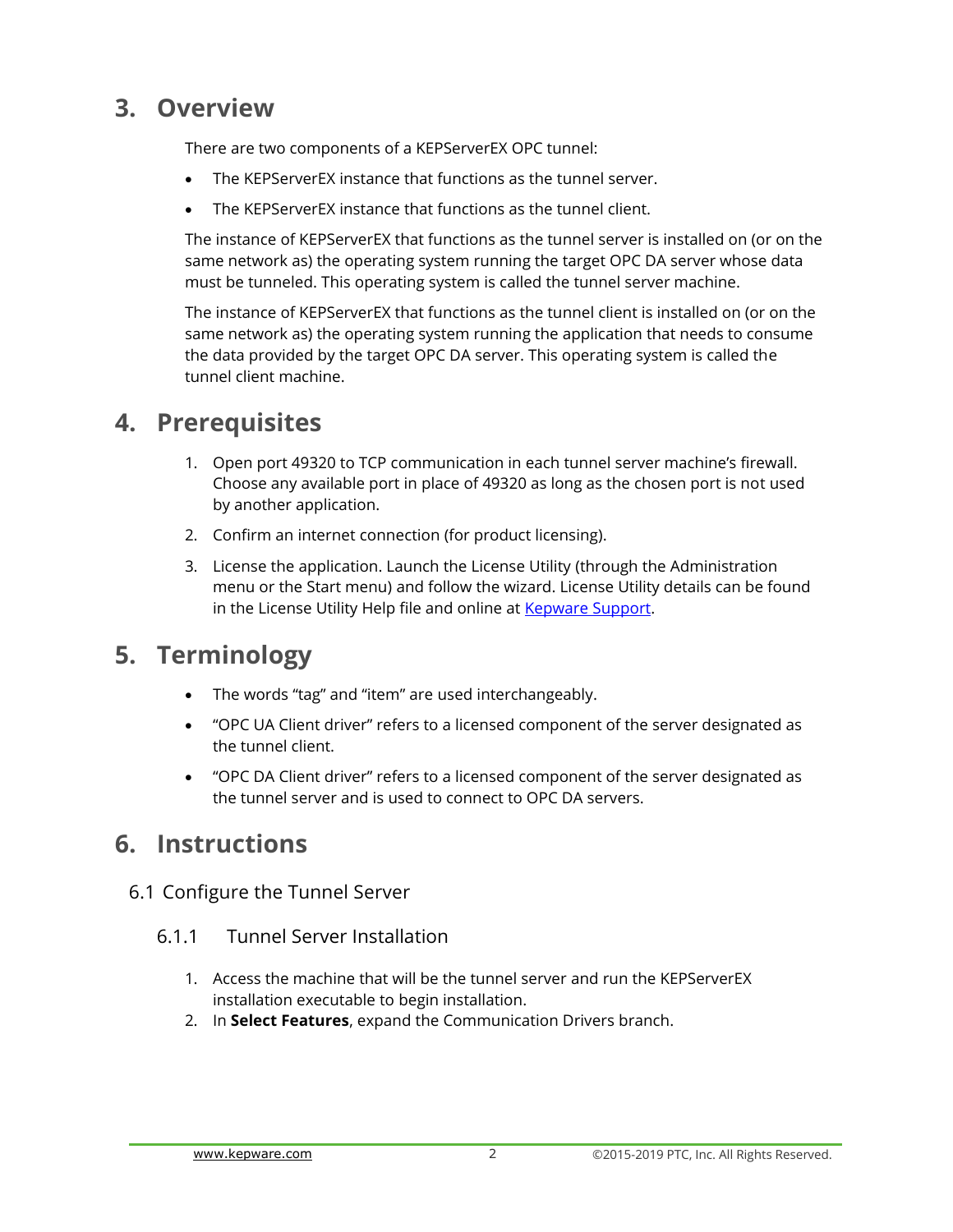<span id="page-4-2"></span>3. Expand the OPC Connectivity Suite and select OPC DA Client to be installed.



4. Complete the installation and launch **KEPServerEX**.

#### <span id="page-4-0"></span>6.1.2 Configure a Tunnel Server Channel

- 1. From the KEPServerEX Configuration, select **File | New** to start a blank project.
- *2.* Create a new channel and select OPC DA Client driver as the driver type (which will connect this instance of KEPServerEX to the target OPC DA server).
	- *For more information on how to add a channel, refer to the Server Help.*
- 3. Continue through the Add Channel wizard until prompted to select the OPC DA server to connect. Click the **Select server…** button to browse the local machine for the target OPC DA server (the name of the target server can be manually entered in the **Program ID** field).
- 4. Continue through the wizard to finish adding a channel.



#### <span id="page-4-1"></span>6.1.3 Add a Tunnel Server Device

- 1. Create a new device under the new channel created above. *For more information on how to add a device, refer to the Server Help.*
- 2. Continue through the Add Device wizard until prompted for the Group Name.
- <span id="page-4-3"></span>3. Select **Exception** from the Update Mode drop-down menu, unless the target OPC DA server does not support "subscription-based tag updates."
- **Tip**: Exception Update Mode offers the best performance because it allows the target OPC DA server to notify the OPC DA Client driver of changing tag values without the driver continually sending read commands. In Poll Mode, the driver sends read commands for all desired items at the interval specified in the Update/Poll Rate field. Poll Mode offers compatibility with older OPC DA servers that do not support subscription-based tag updates.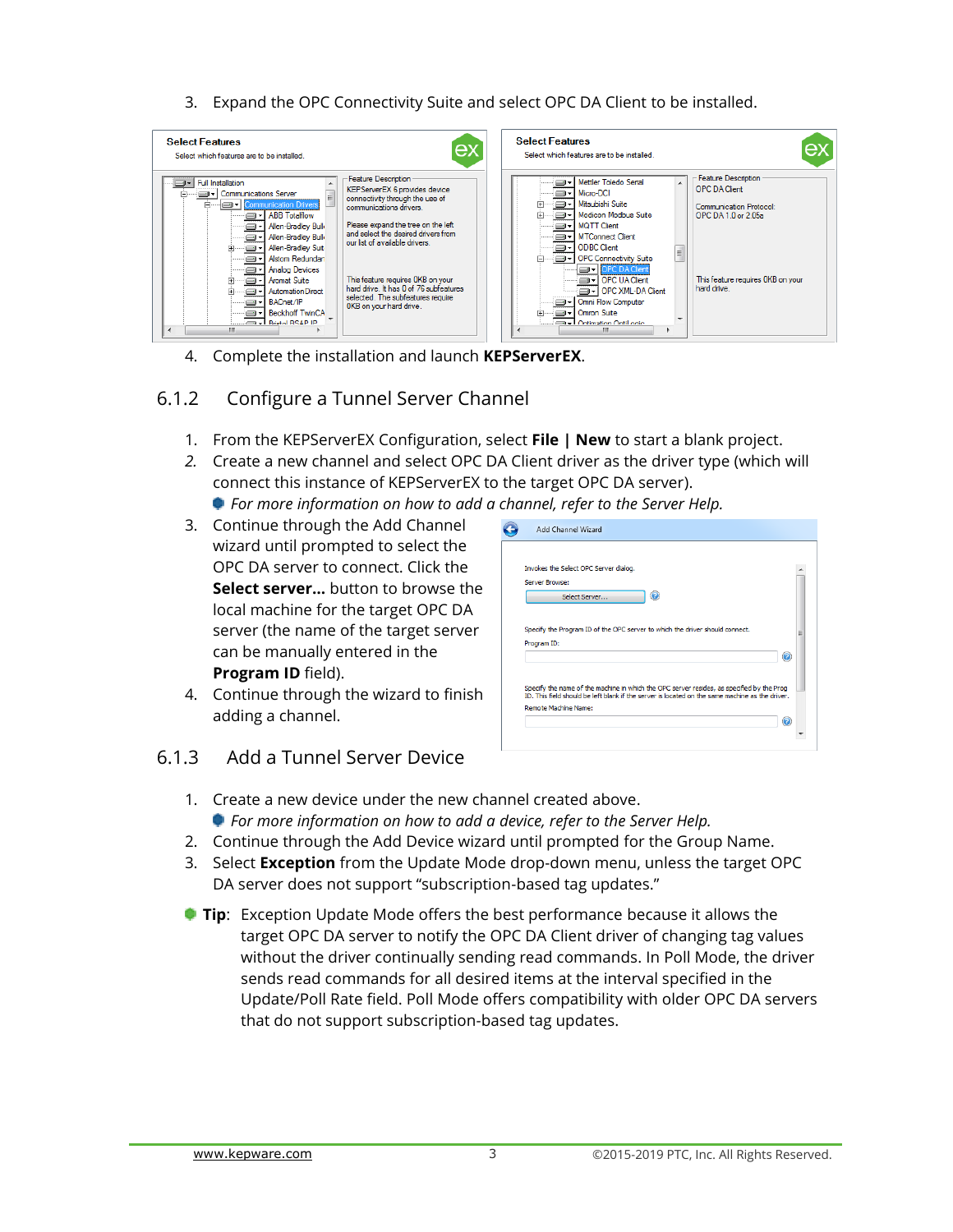The Update/Poll Rate determines the speed at which the target OPC DA server samples requested data points in Exception Mode. If Poll Mode is selected, this setting determines how frequently the driver sends read commands to obtain values for the desired data points.



Leave the Update/Poll rate at

the default (1000ms) unless you wish to capture more or fewer value samples per second. It is common to sample twice as fast as the data changes to assure that data-change events are captured. For example, an Update/Poll Rate setting of 1000 milliseconds guarantees a data-change event in a data point changing every 2000 milliseconds is not missed.

- 4. Continue through the Add Device wizard until prompted to enable/disable the Watchdog. Enable Watchdog and choose an item that changes on a regular basis from the target OPC DA server. A "seconds" time value is ideal because the tag should change reliably every second. This allows the OPC DA Client driver to quickly reconnect to the target OPC DA server if the target OPC DA server stops providing regular tag updates.
- 5. In the next step of the wizard, click the **Select Import Items…** button to include all items to be read (and potentially written) through the tunnel.

| Select Items to Import                     | $\mathbf{x}$                                                                                                      |
|--------------------------------------------|-------------------------------------------------------------------------------------------------------------------|
| Browsing<br>Type filter:<br>Access filter: | OK.                                                                                                               |
| Native<br>Any                              | Cancel                                                                                                            |
| Leaf filter:<br>×                          | Help                                                                                                              |
|                                            | Import Items:                                                                                                     |
| E-Film Kepware.KEPServerEX.V6              |                                                                                                                   |
|                                            | <uaclientdriver channelname="">.<uaclientdriver devicename="">.ns=2;s=</uaclientdriver></uaclientdriver>          |
|                                            | <daclientdriver channelname="">.<daclientdriver devicename="">.TaginTargetOPCDA</daclientdriver></daclientdriver> |
|                                            | << Remove items                                                                                                   |

**Tip**: Importing tags is not required; however, imported tags can be browsed by OPC clients. Without importing tags, users can address OPC items in the target OPC DA server across the KEPServerEX OPC tunnel by using a particular tag address syntax from the client application connected to the tunnel client. For example, users can create a tag in the PI OPC DA collector with the following syntax:

where actual channel and device names replace the words inside the brackets ( $\langle \rangle$ ), such as:

**MyOPCUAchannel1.myOPCUAdevice1.ns=2;s=myOPCDAchannel2.myOPCDAdevice2.tag**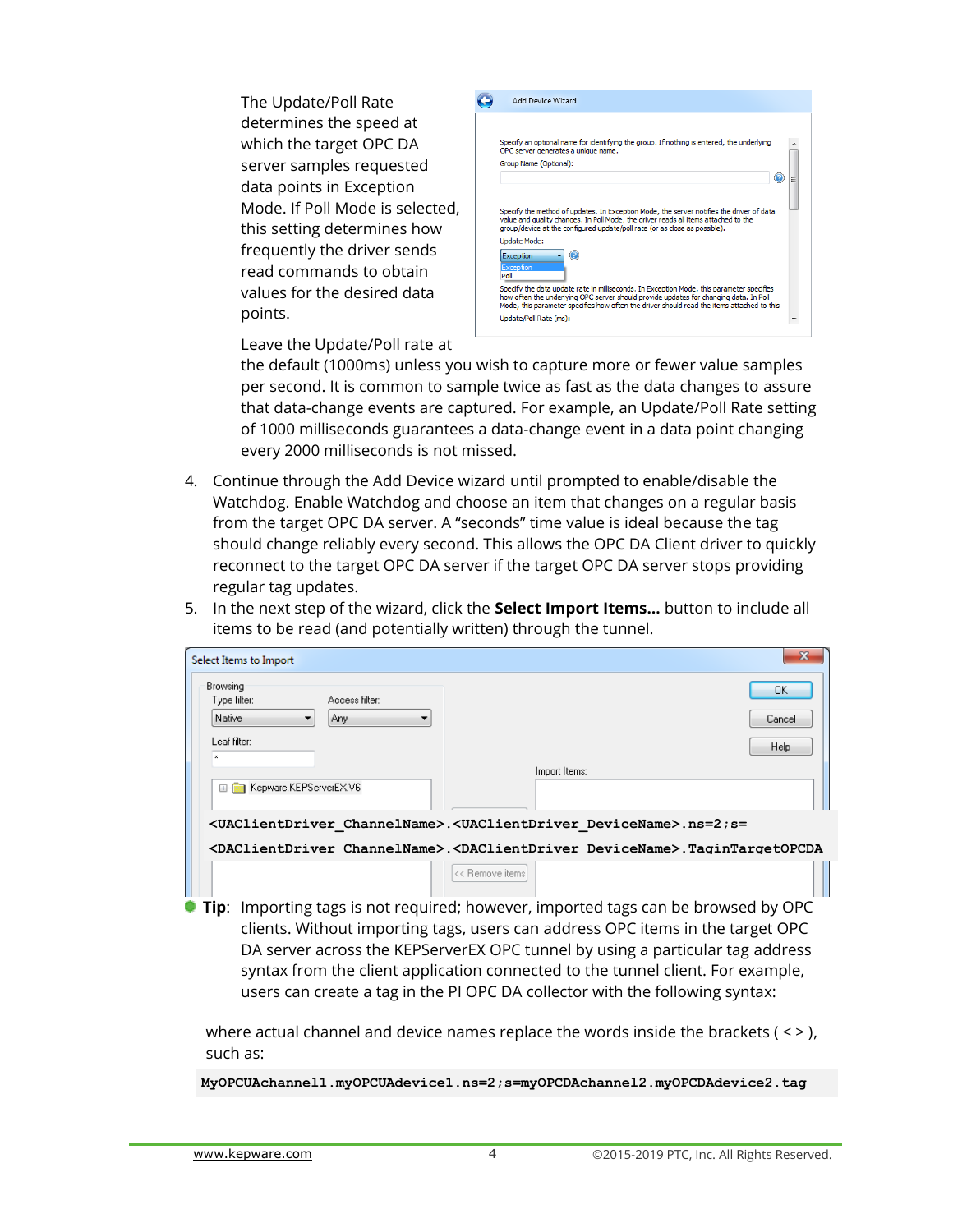This is called a dynamic tag. Dynamic tags are a benefit when working with an OPC tunnel because the tag is created in only one place - the PI OPC DA client. Otherwise, when working with imported tags, new tags added to the target OPC DA server must be imported first by the OPC DA Client driver, then by the OPC UA Client driver.

6. Continue through the wizard to finish adding a device.

#### <span id="page-6-0"></span>6.1.4 Tunnel Server Verification

You have now created a channel and a device. With the OPC DA Client driver, a channel object represents a connection from the tunnel server to a target OPC DA server. The device represents a group of OPC items to be read from the target OPC DA server.

**Tip:** It is possible to receive more samples per second from the target OPC DA server by creating multiple channels that connect the tunnel server to the target OPC DA server. Use one device per channel and spread the tag load across all available channels (refer to driver help for a maximum channel count).

To test the connection, launch the Quick Client from the Configuration. Quick Client automatically references all tags in KEPServerEX, which verifies communication between the OPC DA Client driver and the target OPC DA server.



In the Quick Client, verify values and Good quality readings for the imported items.

**Note:** All tags and tag groups with a leading underscore (System, for example) are generated by KEPServerEX. Do not use the quality reading of these items to determine success or failure of communication with the target OPC DA server; these tags yield Good quality if KEPServerEX is running.

#### <span id="page-6-1"></span>6.2 Configure the OPC UA Server Interface

- 1. Access **OPC UA Configuration** from the Administration menu.
- 2. In **OPC UA Configuration Manager**, select the Server Endpoints tab and click **Add…**.
- **Tip**: An Endpoint is a point of access to the OPC UA server. Multiple endpoints can be created and multiple OPC UA clients can connect to a single endpoint.

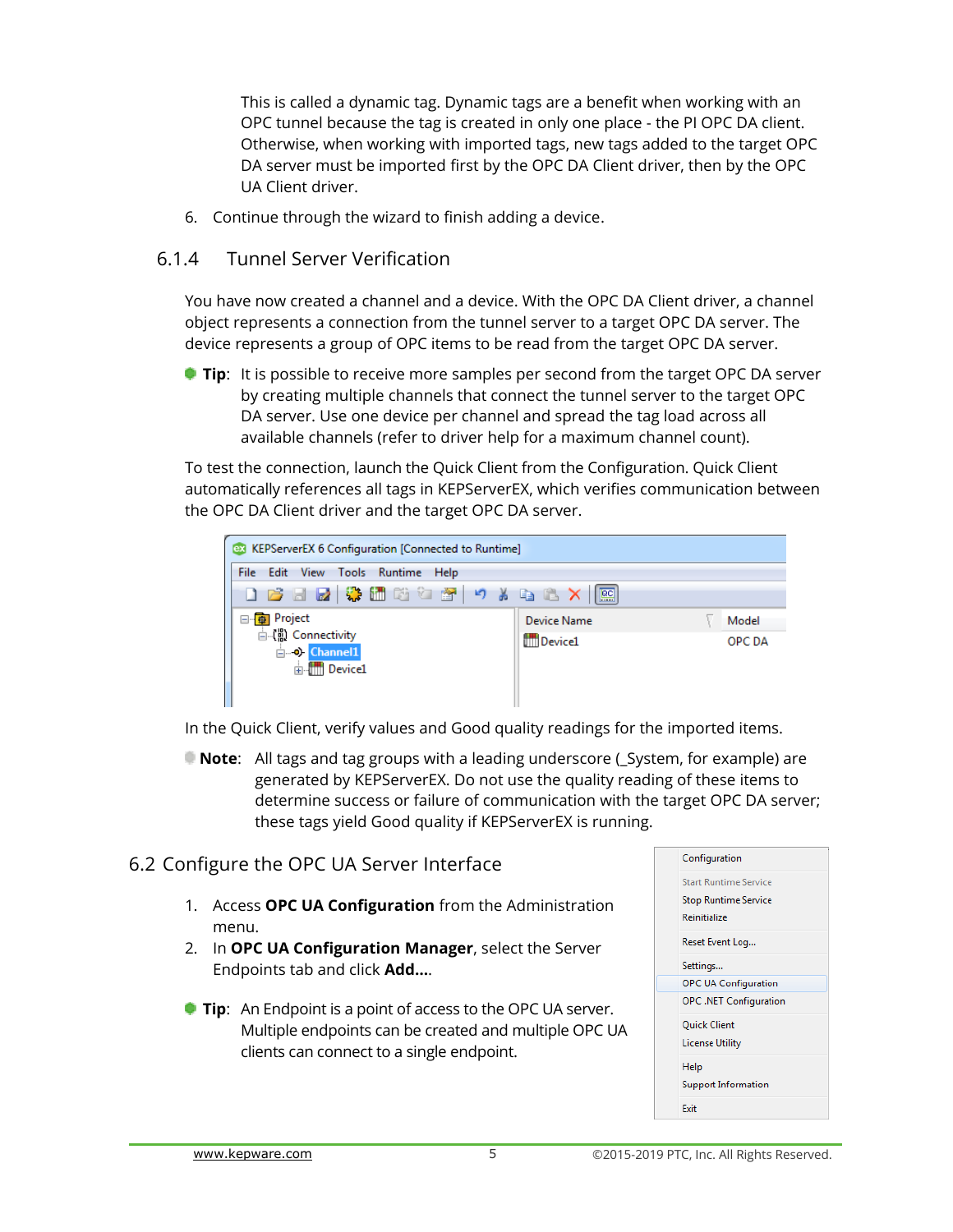- 3. From the **Network Adapter** dropdown menu, select the adapter for this access point to the OPC UA server.
- 4. Enter the TCP Port Number.
- <span id="page-7-1"></span>5. Under Security Policies, select an encryption type.
- <span id="page-7-2"></span>6. Write down or copy/paste the "opc.tcp:// …" string displayed just below the Port Number for later use.
- 7. Stop and restart the KEPServerEX Runtime Service to register the new endpoint (from the Administration menu, select **Stop Runtime Service**, then repeat to select **Start Runtime Service)**.

| <b>Endpoint Definition</b> |                                 |
|----------------------------|---------------------------------|
| <b>TCP Connection</b>      |                                 |
| Network Adapter:           | <b>Default</b><br>▼             |
| Port Number:               | ≑<br>49320                      |
|                            | opc.tcp://WIN-RAHSNL4C84G:49320 |
| <b>Security Policies</b>   |                                 |
| $\nabla$ None              |                                 |
| Basic 128Rsa 15            | Sign; Sign and Encrypt<br>▼     |
| V Basic256                 | Sign; Sign and Encrypt<br>▼     |
|                            | Cancel<br><b>OK</b><br>Help     |

#### <span id="page-7-0"></span>6.2.1 Configure Certificates

To conduct certificate exchange between the tunnel server and the tunnel client, there must be trusted security certificates. KEPServerEX and the driver exchange certificates automatically, but other servers and clients require further configuration.

**Note:** Certificates are only required for connections with security. When **None** is selected for security, this process can be skipped. *[Under Security Policies,](#page-7-1)* select an [encryption type.](#page-7-1)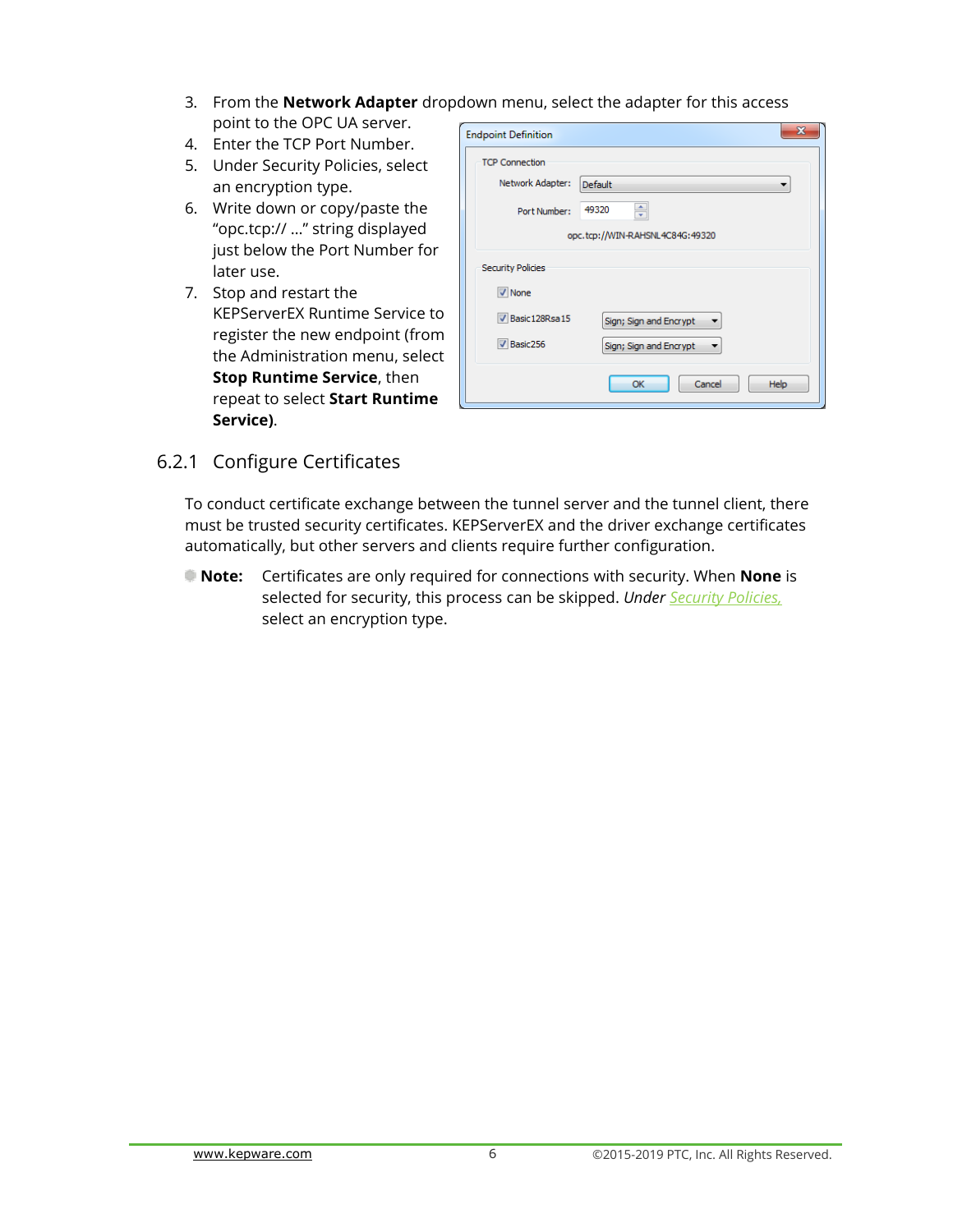1. Open OPC UA Configuration Manager on the tunnel server and access the **Instance Certificates** tab.

| Server Endpoints     | <b>Trusted Clients</b>          | Discovery Servers | <b>Trusted Servers</b> | <b>Instance Certificates</b>                                                                 |
|----------------------|---------------------------------|-------------------|------------------------|----------------------------------------------------------------------------------------------|
| Server               |                                 |                   |                        |                                                                                              |
|                      | View server certificate         |                   |                        | Generated by The Theorem and the the<br>on<br>2016-05-03T17:08:35.287 using OpenSSL 1.0.2d 9 |
|                      | Export server certificate       |                   |                        |                                                                                              |
|                      | Reissue certificate             |                   |                        |                                                                                              |
|                      | Import certificate              |                   |                        |                                                                                              |
| <b>Client Driver</b> | View client driver certificate  |                   | Generated by           | n on<br>2016-05-03T17:08:35.317 using OpenSSL 1.0.2d 9                                       |
|                      | Export dient driver certificate |                   |                        |                                                                                              |
|                      | Reissue certificate             |                   |                        |                                                                                              |
|                      | Import certificate              |                   |                        |                                                                                              |
|                      |                                 |                   |                        |                                                                                              |

- 2. Click the **Export server certificate...** button and save the certificate. Close the OPC UA Configuration Manager.
- 3. Copy the exported certificate to the tunnel client machine.
- 4. Open OPC UA Configuration Manager on the tunnel client and access the **Trusted Servers** tab.
- 5. Click the **Import…** button and select the exported server certificate copied from the tunnel server machine.
- 6. Access the **Instance Certificates** tab and click the **Export client driver certificate…** button and save the certificate. Close the OPC UA Configuration Manager.
- 7. Reopen the OPC UA Configuration on the tunnel server and access the **Trusted Clients** tab.
- 8. Click the **Import...** button and select the exported client driver certificate. Close the OPC UA Configuration Manager.
- <span id="page-8-1"></span><span id="page-8-0"></span>6.3 Configure the Tunnel Client
	- 6.3.1 Tunnel Client Installation
		- 1. Access the machine running the PI OPC DA collector.
		- 2. Install KEPServerEX and select the OPC UA Client driver to be installed *(se[e Expand](#page-4-2)  the OPC Connectivity Suite* [and select OPC DA Client to be installed.](#page-4-2)*)*.
		- 3. After installation, launch the KEPServerEX Configuration.
		- 4. Select **File | New** to create a new project.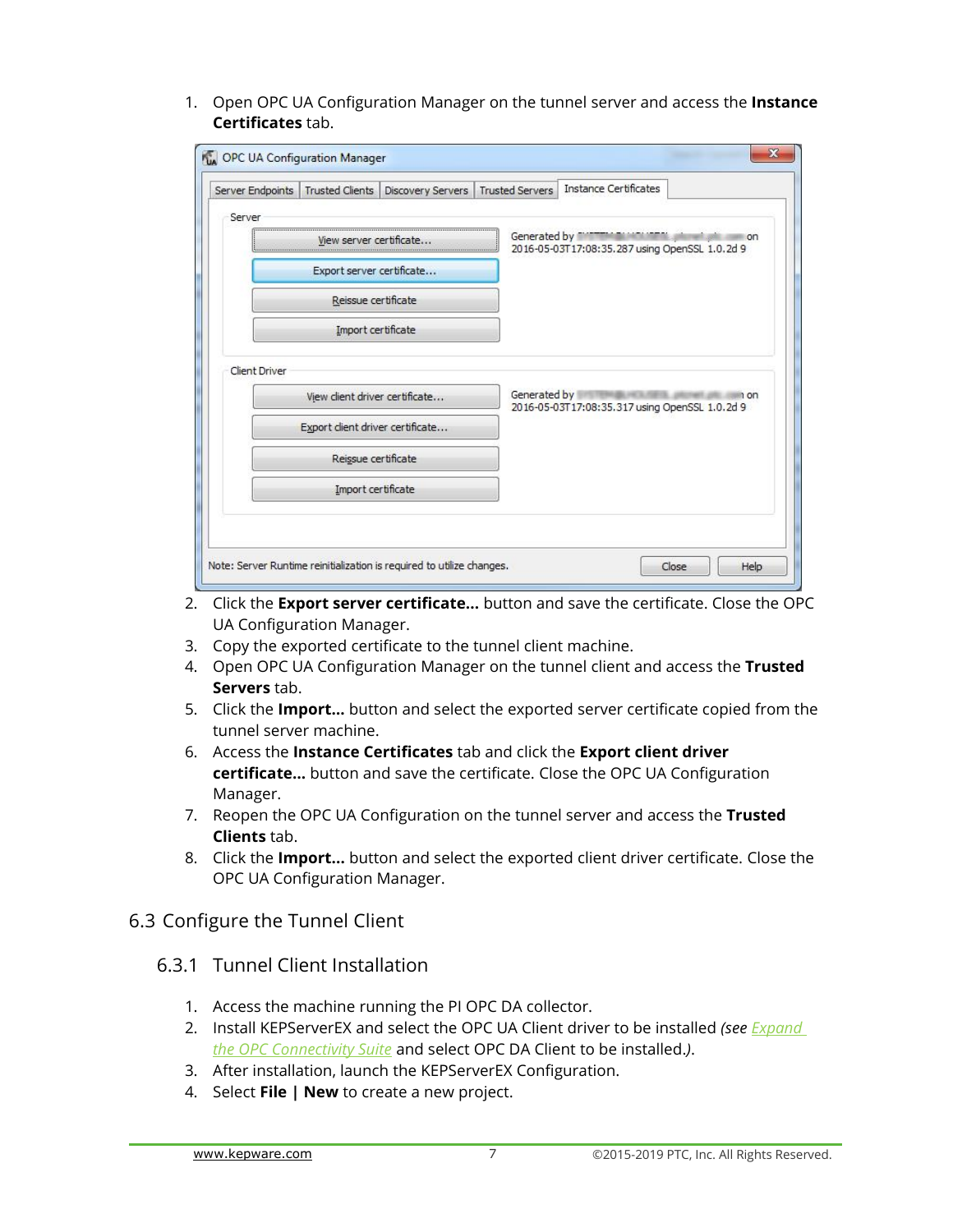#### <span id="page-9-0"></span>6.3.2 Configure a Tunnel Client Channel

Create a channel with the OPC UA Client driver. With the OPC UA Client driver, a channel represents an individual connection with a target OPC UA server. A device created within the channel represents a collection of items to be read from the OPC UA server.

- 1. From the KEPServerEX main menu, select **File | New** to start a blank project.
- 2. Create a new channel, and select OPC UA Client driver as the driver type.
	- *For more information on how to add a channel, refer to the server help.*
- 3. Continue through the wizard, accepting the defaults for Write Optimizations.
- 4. When prompted for an **Endpoint URL**, enter or paste the "opc.tcp:// …" string (See [Write down or](#page-7-2)  [copy/paste the](#page-7-2)  ["opc.tcp:// …" string](#page-7-2)  [displayed just below the](#page-7-2)  [Port Number for later](#page-7-2) [use.\)](#page-7-2).

| Specify the unique URL destination of the OPC UA endpoint.                  |                                                                                          |  |
|-----------------------------------------------------------------------------|------------------------------------------------------------------------------------------|--|
|                                                                             |                                                                                          |  |
|                                                                             |                                                                                          |  |
|                                                                             | Select the endpoint security policy. When a non-default option is chosen, the connection |  |
| requires that the OPC UA Client Driver and the UA server swap certificates. |                                                                                          |  |
|                                                                             |                                                                                          |  |
|                                                                             |                                                                                          |  |
|                                                                             |                                                                                          |  |

5. Select the proper

security policy based on the tunnel server settings.

- 6. Continue through the wizard to finish adding a channel.
- <span id="page-9-1"></span>**Note**: It is only necessary to change these settings if the OPC UA connection is authenticated through a username/password exchange.

#### 6.3.3 Add a Tunnel Client Device

- 1. Create a new device. *For more information on how to add a device, refer to the server help.*
- 2. Continue through the wizard until prompted to set the **Publishing Interval**. This defines how frequently the OPC UA Client driver requests newly-changed values from the tunnel server. The default setting is 1000 milliseconds.

|                           | Specify the rate, in milliseconds, at which tags are updated by the driver. If the value is not<br>supported by the OPC UA server, the rate is negotiated during connection. |
|---------------------------|------------------------------------------------------------------------------------------------------------------------------------------------------------------------------|
| Publishing Interval (ms): |                                                                                                                                                                              |
| 1000                      |                                                                                                                                                                              |
|                           | Specify the maximum number of notifications the OPC UA server sends to the driver in a                                                                                       |
| means no limit.           | single publish response. If the value is low, the OPC UA server may drop tag updates. Zero                                                                                   |
| $\Omega$                  | Max. Notifications per Publish:                                                                                                                                              |

- **Tip:** This setting should be at least equal to the Update Rate defined in the OPC DA Client driver *(see [Select Exception](#page-4-3) from* [the Update Mode drop-down menu, unless the target OPC DA server does](#page-4-3)  [not support "subscription](#page-4-3)-based tag updates."*)*.
- 3. Continue through the wizard until prompted to set the **Sample Interval.** This determines how quickly the tunnel server reads data from the cache provided by the OPC DA Client driver.
- **Tip:** The Sample Interval should be at least twice as fast as data is updating in the cache of the tunnel server, which is determined by the Update Rate defined in the OPC DA Client driver *(see Select Exception from* [the Update Mode drop-down](#page-4-3)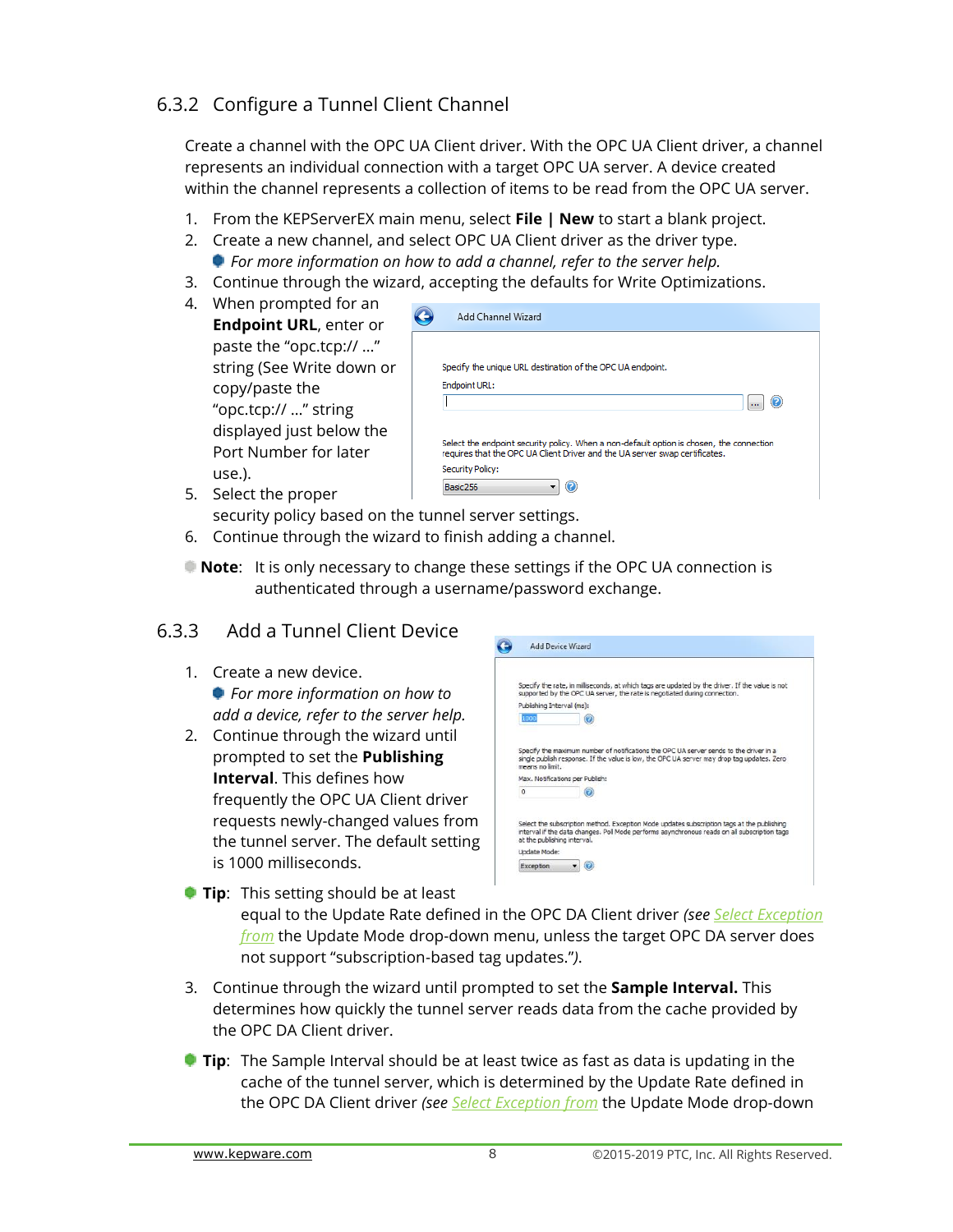menu, unless the [target OPC DA server does not support "subscription](#page-4-3)-based [tag updates."](#page-4-3)*)*. For example, if the Update Rate is 1000 milliseconds, the Sample Interval should be set for 500 milliseconds with a Publishing Interval of 1000 milliseconds.

- 4. Continue through the wizard until prompted to import items. Click the **Select Import Items...** button. The OPC UA Client attempts to connect to the target OPC UA server and view all OPC items. If tags from the target OPC DA server were imported to the tunnel server, use this menu to add individual items and branches. If tags were not imported, skip this step.
- 5. Continue through the wizard to finish adding a device.

| Browsing                                                                                                                                                                                                                                                                                     | Import Items                                       |
|----------------------------------------------------------------------------------------------------------------------------------------------------------------------------------------------------------------------------------------------------------------------------------------------|----------------------------------------------------|
| Leaf filter: *                                                                                                                                                                                                                                                                               | Import as Default Data Type                        |
| opc.tcp://127.0.0.1:49320<br>e-<br>Server<br>_AdvancedTags<br>_ConnectionSharing<br>_CustomAlarms<br>Ŧ<br>DataLogger<br>Ŧ<br>_EFMExporter<br>围<br>UDF_for_Splunk<br>围<br>OT_Gateway<br>$\left  + \right $<br>LocalHistorian<br>Ŧ<br>Redundancy<br>_Scheduler<br>Ŧ<br>SecurityPolicies<br>$+$ | Add items >><br>Add branches >><br><< Remove items |

#### <span id="page-10-0"></span>6.3.4 Tunnel Client Verification

With the OPC UA Client driver, a channel object represents a connection from the tunnel client to the tunnel server. The device object represents a group of OPC items to be read from the tunnel server.

**Tip**: You can receive more samples per second across the tunnel by creating up to 100 channels to connect the tunnel client to the tunnel server. Use one device per channel to spread the tag load across all channels.

Test the OPC DA Client driver connection to the target OPC DA server by launching the Quick Client from the Configuration. Quick Client automatically references all tags in KEPServerEX, which confirms communication between the tunnel server and the target OPC DA server. If there are Good quality readings for non-system tags in Quick Client, the connection is valid. If there are Bad quality readings, check the following:

- Ping the IP address of the tunnel server machine from the tunnel client machine. If ping fails, there may not be a working network path between the tunnel client and tunnel server. If ping requests are restricted on the network, proceed with other troubleshooting steps before attempting to resolve a network path problem.
- Verify Quick Client on the tunnel server machine can connect to the target OPC DA server directly. Connect to third-party OPC DA servers by accessing **Edit | New Server Connection…**.
	- If it cannot connect, the target OPC DA server may not be working properly.